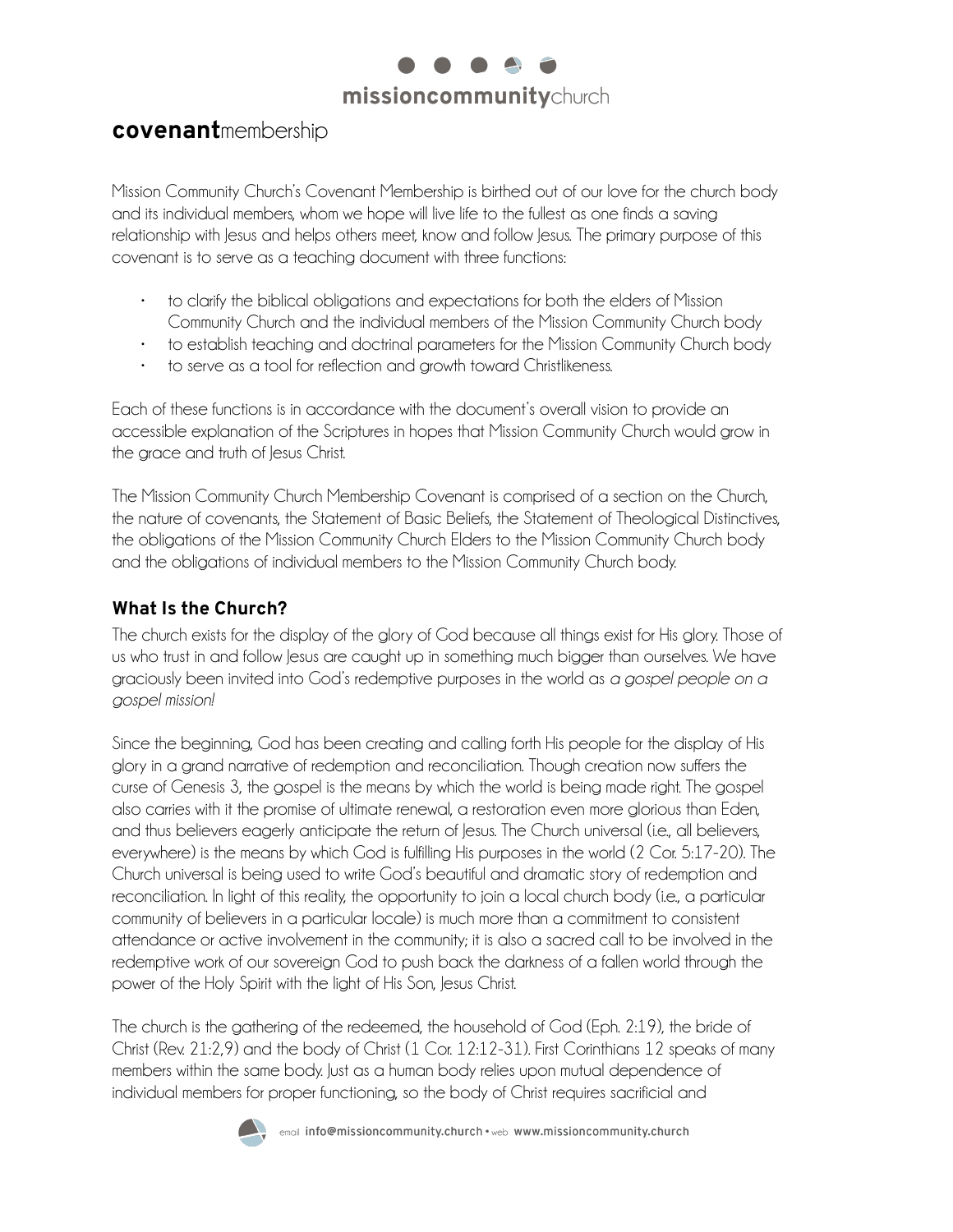responsible service by its individual members. As the Scriptures say, "The eye cannot say to the hand, 'I have no need of you,' nor again the head to the feet, 'I have no need of you'" (1 Cor. 12:21). Likewise, a member of the church cannot say to another member that he or she is unnecessary. We all have gifts that differ according to the gracious provision of the Holy Spirit (Rom. 12:3-8). Contrary to the beliefs of our culture, we need each other.

Membership at Mission Community Church is participation in a family, a microcosm of the universal household of God. All members are united to Christ and thus to each other. Unity within the church is expressed in love for God and a love for others, both those within the family and those who are not. Because of the identification of Christ with His Church, Christians are expected to display His gospel in a manner which is worthy of Him (Eph.4:1).

# **What Is a Covenant?**

A covenant is generally defined as "a written agreement or promise usually under seal between two or more parties especially for the performance of some action." Within the Scriptures, we find a number of examples of covenants, some between God and man (Gen. 6, 9, 15; Ezek. 20; Hos. 2; Jer. 31; Matt. 26), while others are solely between men (1 Sam. 18; 2 Sam. 5). In some covenants, one party binds his or herself to fulfill the obligations of both sides of the agreement. In others, the parties are reciprocally bound to adhere to the obligations. While God's covenant with the Church universal is an example of the former, the local church covenant represents the latter. If at any time one of the parties of this church covenant continues in a state of unfaithfulness to its provisions, the other is released from certain obligations.

The Membership Covenant of Mission Community Church contains many conditions that are merely general Christian obligations. For example, all Christians, whether members of Mission Community Church or elsewhere, are required to submit to the Scriptures, pursue holiness, steward resources, etc…. Such requirements are universal obligations for the follower of Jesus, regardless of any failure on the part of local church to live up to her covenant obligations.

If at any time an individual member feels as though the corporate church body is not remaining faithful to the requirements of the covenant, it is the responsibility of the individual member to lovingly and humbly express concerns to the leadership of the church. If the church elders are unwilling to change and pursue covenant faithfulness, then the member is freed from his or her membership obligations and encouraged to seek membership elsewhere given the church's disobedience. In addition, certain circumstances may provide sufficient and righteous grounds to transfer membership elsewhere.

While focusing primarily in language on the responsibilities between the individual parties, the corporate church body, her elders and her individual members, the covenant is first and foremost an acknowledgement of general Christian obligations and an agreement to enter into those duties for God's glory and the good of the body and bride of His Son.

# **Our Beliefs (Essential Issues of Theology)**

The gospel is the hope of the world. As we read the Scriptures, we see the overarching themes of God's providence, power and provision to reconcile mankind and the created world to Himself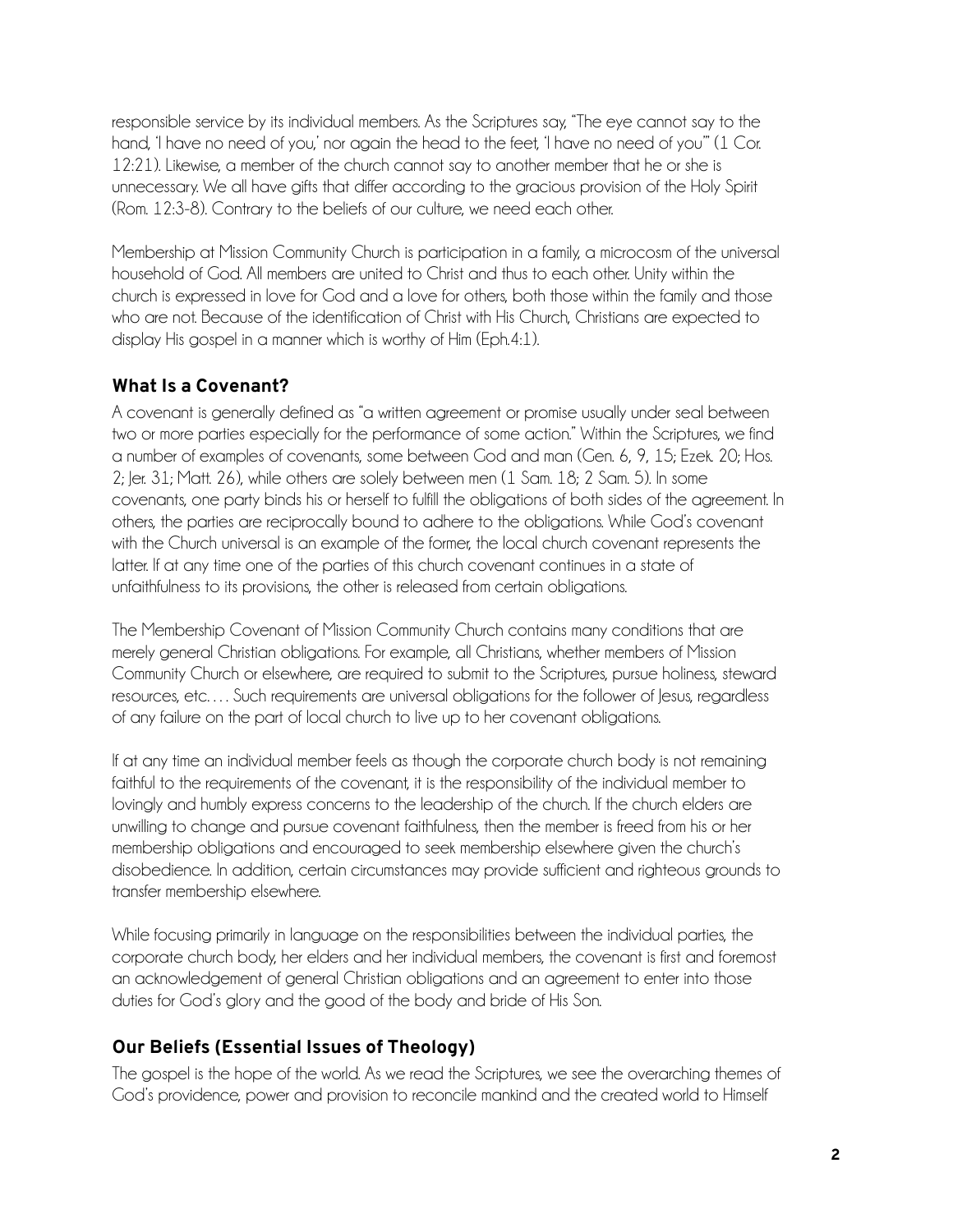through the Person and work of Jesus Christ. In light of this, we aim to be explicitly gospel-centered in all that we preach, teach and practice.

#### We believe:

- The Bible is God's written word of who He is and what He has done in rescuing man throughout redemptive history. Human authors wrote the Bible under the supernatural guidance of the Holy Spirit. Since the Bible contains the very words of God, it is without error and completely relevant to live an abundant, godly life. God's Word is His love letter to us! (Psalm 19:7-11; Proverbs 30:5; 2 Timothy 3:16; 2 Peter 1:20-21)
- The one, true God eternally exists in perfect relationship in three distinct persons, each with the same divine nature – God the Father, God the Son and God the Holy Spirit. Each person serves different functions, yet each person is equally divine. God exists as a Triunity! (Deuteronomy 6:4; Isaiah 45:5-6; Matthew 28:17-20; 1 Corinthians 12:4-6; 2 Corinthians 13:14)
- God is incomprehensible and knowable; He is transcendent and imminent; He is great and good; He is all-knowing, unchanging, loving, just, gracious, merciful and above all, holy. He is ever faithful to His people and promises. God is heavenly Father! (Job 38-40:1; Psalm 104:1; Matthew 6:9-13; John 20:17; 2 Corinthians 1:3)
- Jesus is completely human and completely divine. Jesus is the only way to have a relationship with God the Father. Because He lived a sinless life, Jesus satisfied God's demand for perfection. Perfect lesus was punished for the sins of all people and defeated death through resurrection so that mankind could have a relationship with God the Father. Jesus is our Savior and King! (John 1:1-4, 29; 10:1-18; Romans 5:8; 1 Corinthians 15:3-4; 2 Corinthians 5:21; Colossians 1:15-20; Hebrews 1:1-3; 1 Peter 3:18)
- The Holy Spirit brings the reality of God's presence to God's people. He is a person who draws people to the Father, exalts Christ, convicts people of sin and guides the community of faith in all truth. The Holy Spirit comforts, imparts gifts and makes us more like Jesus. God empowers every believer! (Psalm 139:7-10; John 14:26; 16:7, 14; Romans 8:29; 1 Corinthians 2:13; 12:11)
- God created man in His very own image and likeness; therefore, man is more like God than anything else in all creation. Man was created to be in perfect relationship with God by glorifying God through worship. Although God has no unmet needs, man brings delight to His heart as he lives in right relationship with Him. God sings and rejoices over us! (Genesis 1:26-27; Psalm 8:3-6; Isaiah 43:7; Zephaniah 3:17)
- God requires perfection because He is a perfect God; as soon as man sinned, our perfect relationship with Him was broken. Any time we do not uphold God's moral law or adhere to His holy character, we sin. We cannot maintain a right relationship with God in our own doing. Our sin keeps messing it up, but God continues to desire us anyway (Jeremiah 17:9; Romans 3:23; 5:12; Ephesians 2:13)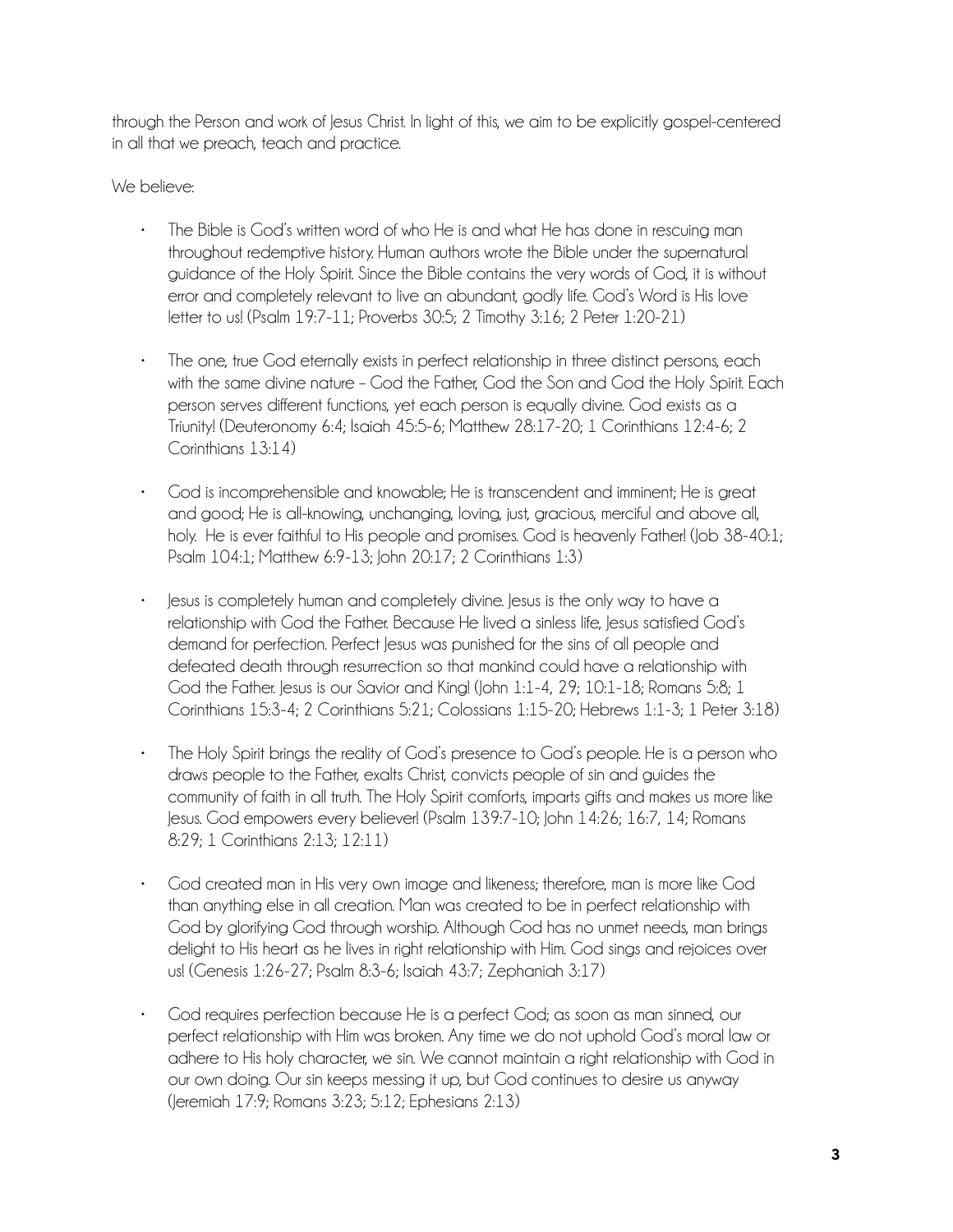- Man was created to exist forever. He will exist eternally either separated from God by sin in hell or united with God through forgiveness and salvation in Jesus in heaven. Heaven and hell are real places of eternal existence. God wants us with Him! (John 5:28-29; 14:3; Acts 1:11; 1 Thessalonians 4:16)
- God's salvation of His people involves rescuing people from sin and restoring them to a right relationship with Himself. God's only way of salvation is through the shed blood of Jesus on the cross, which provides forgiveness of sins. Salvation occurs when people place their faith and trust in the death and resurrection of Jesus as sufficient payment for their sin. God pursues us relentlessly! (John 3:18; 14:6; Acts 4:12; Romans 3:21-26; Ephesians 2:8-9; 1 Timothy 2:5-6)
- The church is the community of God's redeemed people consisting of all who have placed their faith and trust in Jesus Christ alone for salvation; it's a group of people with a common conviction based on faith and belief. There is ultimately one Church: the global community of faith on earth plus those already in heaven. In our world, the Church takes on the form of countless local communities of faith, who are committed to the teachings of Jesus, obeying His commands and bringing the Gospel to the world. As the church strives for love and unity, it gives glimpses of heavenly realities that are to come. God uses us to bring hope to others! (1 Corinthians 3:16-17; Ephesians 1:22-23; 2:13-22; 1 Peter 2:5)

### **Our Distinctives (Defining Issues of Theology)**

While the doctrines expressed above under "Our Beliefs (Essential Issues of Theology)" are recognized to be universal and primary within the Church, there are a number of secondary beliefs that we are passionate to proclaim. Not all Christians hold these beliefs, but they are nonetheless important and true as we understand the Scriptures. Complete agreement is not required for the sake of membership, but it should be known that we will preach, teach and counsel in accordance with these convictions

- God is the sovereign Creator of all that there is; there is no aspect of reality outside of His ultimate control. Though God is in control of all things, it is with respect to His ultimate control over the work of salvation that is a theological distinctive. Man is responsible for His sin; God is responsible for man's salvation. God draws men to Himself, reveals men of their sin and overcomes man's natural resistance to the gospel. (Psalm 115:3; 135:6; Ephesians 1:3-14; Romans 8:26-9:23; 1 Thessalonians 2:13)
- The same Spirit who gave gifts to the apostles and early church fathers is the same Spirit who empowers believers today. The gifts of the Spirit are given to us by the will of the Spirit and ought to be eagerly desired and practiced in submission to the Spirit. As Christians, we are to seek to live under His control daily. (Romans 12:3-8; 1 Corinthians 12-14; Ephesians 4:1-16, 5:18)
- Once we have accepted Jesus as our Lord and Savior, baptism is a way for us to publicly declare our new life in Christ. It is also a step of obedience based on God's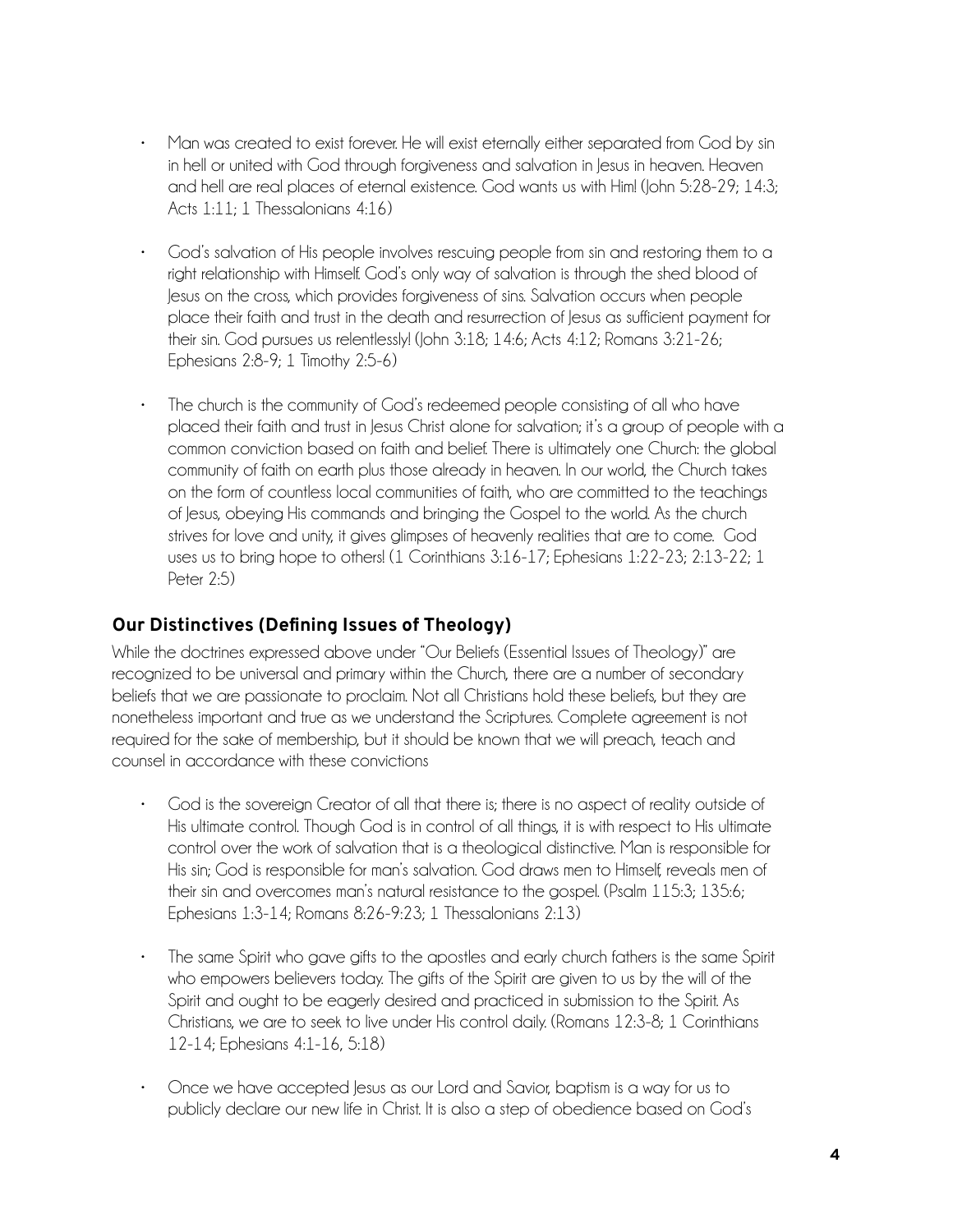commands and allows us to follow the example of Jesus, who submitted Himself to baptism to "fulfill all righteousness." Additionally, we as believers continue to remember and declare Jesus' sacrifice on the cross for our sins and His conquering of sin and death by resurrection through the observance of the Lord's Supper. (Matthew 3:16-17, 28:18-20; Acts 2:41, 8:12; 1 Corinthians 11:23-32)

• The evolution of the church has taken place over the course of 2000+ years, yet we tend to focus all of our attention only on the last 500. The first 1500 years of church history is filled with rich traditions, but even more impressive are the foundations of the church that were developed by the apostles and early church fathers. Creeds, confessions and prayers passed down by the apostles and early church fathers served as "the rule of the faith" prior to the compilation of the Bible; therefore, we will honor the passing down of these traditions in order to preserve that which many gave their lives in defending.

Finally, I understand the importance of submission to church leadership and will be diligent to preserve unity and peace; I will adhere to the "Our Beliefs (Essential Issues of Theology)" and I will not be divisive over "Our Distinctives (Defining Issues of Theology)".

# **Biblical Obligations of Mission Community Church**

#### **Elders to The Body of Mission Community Church**

As shepherds and overseers of a local church, elders are entrusted with protecting, leading, equipping and caring for the corporate church body and her individual members. The following is a rather extensive overview of the requirements for elders as spelled out within the Scriptures.

The elders covenant:

- to appoint elders and deacons, including staff members who serve in these offices, according to the criteria assigned to them in the Scriptures (1 Timothy 3:1-13; Titus 1:5-9; 1 Peter 5:1-4)
- to prayerfully seek God's will for our church community and steward her resources to the best of our ability based on our study of the Scriptures and following of the Spirit (Acts 20:28; 1 Peter 5:1-4)
- to care for the church and seek her growth in grace, truth and love (Matthew 28:16-20; Ephesians 4:15-16; Colossians 1:28; James 5:14; 1 Peter 5:1-4).
- to provide teaching and counsel from the whole of Scripture (Acts 20:27-28; 1 Timothy 4:16; 2 Timothy 4:1-5; Titus 2:1).
- to equip the members of the church for the work of ministry (Ephesians 4:11-16).
- to be on guard against false teachers and teachings (Matthew 7:15; Acts 20:28-31; 1 Timothy  $1:3-7; 1$  John  $4:1$ ).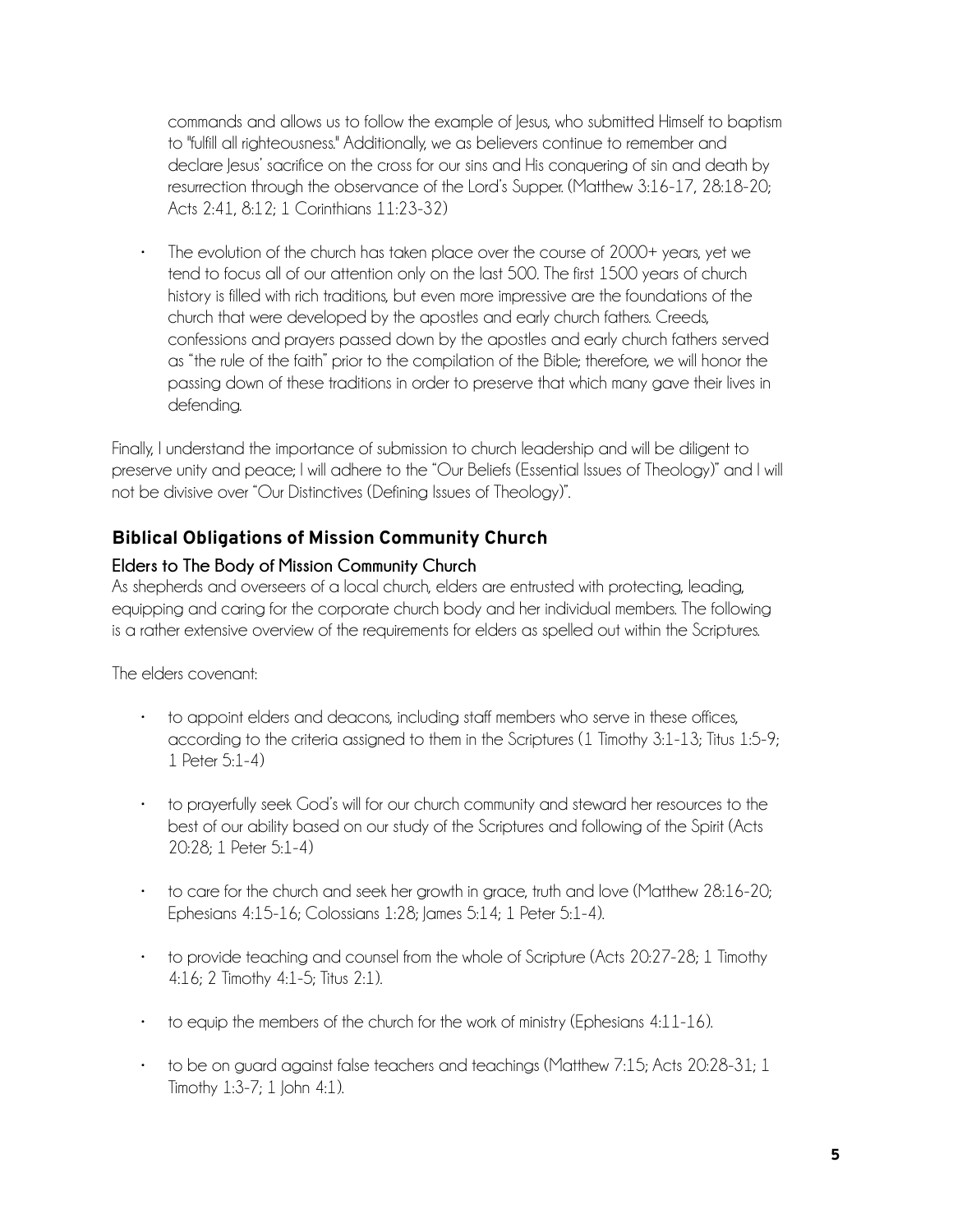- to lovingly exercise discipline when necessary, for the glory of God, the good of the one disciplined and the health of the church as a whole (Matthew 18:15-20; 1 Corinthians 5; Galatians 6:1; James 5:19-20).
- to set an example and join members in fulfilling the obligations of church membership stated below (Philippians 3:17; 1 Timothy 4:12; Titus 2:7-8; 1 Peter 5:3).

#### **Biblical Obligations of the Members to The Body of Mission Community Church**

As those who have experienced the grace of a life changed by the gospel of Jesus Christ, we have the opportunity to reflect the character of Christ through the pursuit of certain attitudes and actions and the rejection of others. The Scriptures refer to this reality as "living by the Spirit" (Rom. 8). The requirements of the Membership Covenant are in no way intended as an addition to the biblical obligations of a believer. Rather, this document functions primarily as an accessible yet non-exhaustive explanation of what the Scriptures teach about the obedience that faith produces.

#### I covenant:

- to submit to the authority of the Scriptures as the final arbiter on all issues (Psalm 119; 2 Timothy 3:14-17; 2 Peter 1:19-21).
- to pursue the Lord Jesus Christ through regular Bible reading, prayer, fellowship and practice of spiritual disciplines (Luke 18:1; Acts 17:11; 1 Corinthians 9:24-27; Ephesians 5:1-21; 1 Thessalonians 5:12-22).
- to follow the command and example of Jesus by participating in the ordinances prescribed to His Church:
	- o by being baptized after my conversion, and
	- o by regularly remembering and celebrating the person and work of Christ through communion.
- to regularly participate in the life of Mission Community Church by attending weekly services, engaging in gospel-centered community and serving those within and outside of this church (Acts 2:42-47; Hebrews 10:23-25; Titus 3:14).
- to steward the resources God has given me, including time, talents, treasures (i.e. finances) and spiritual gifts. This includes regular financial giving, service and participation in the community that is sacrificial, cheerful and voluntary (Matthew 25:14-30; Romans 12:1-2; 2 Corinthians 8-9; 1 Peter 4:10-11).
- by God's grace through the power of the Holy Spirit, to walk in holiness in all areas of life as an act of worship to Jesus Christ (1 Peter 1:13-16, 4:1-3). Believers should strive to put certain attitudes and actions to death while stirring and stimulating love and good deeds through the Spirit. Below are a few examples of actions addressed in the Scriptures: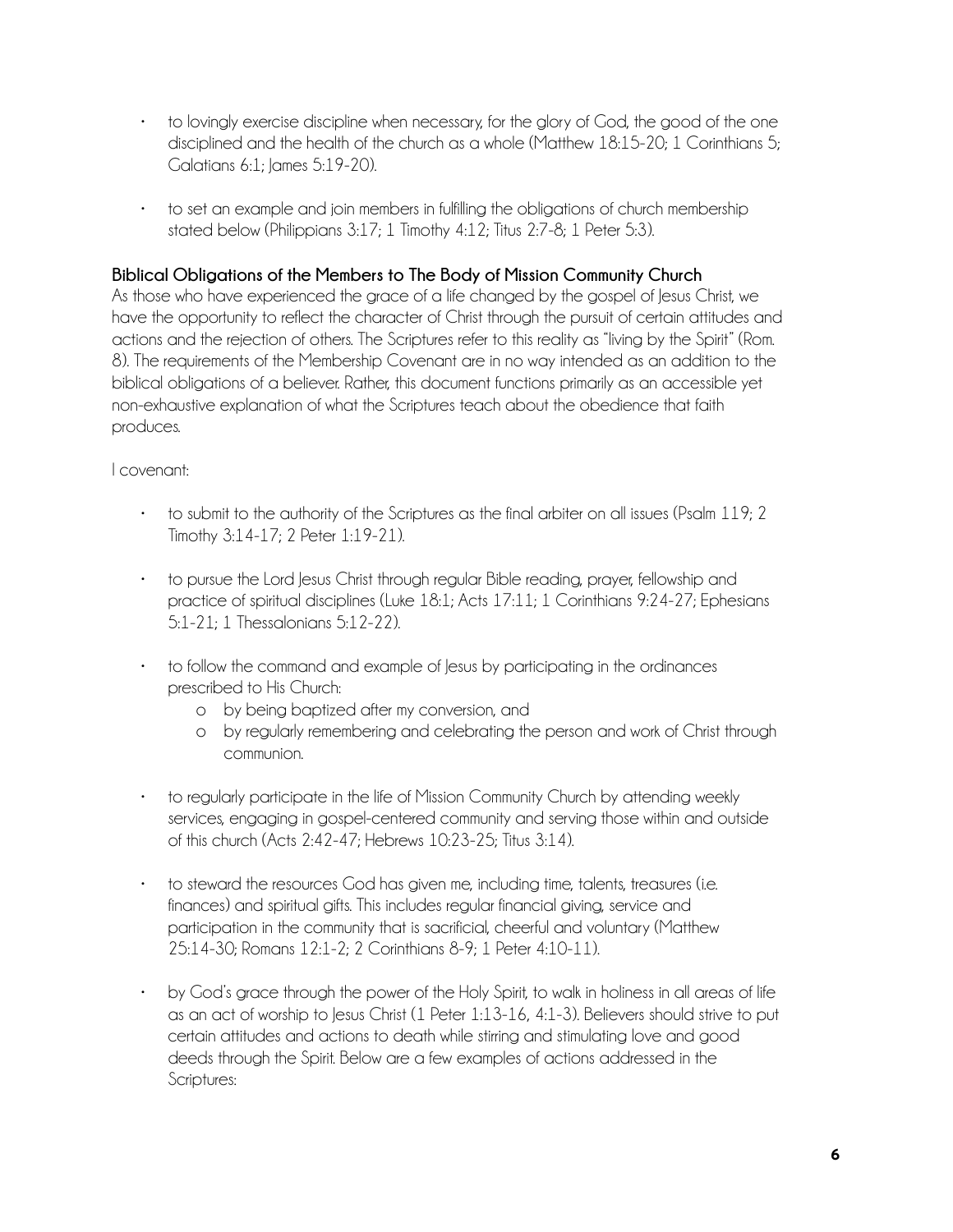- o I will practice complete chastity unless married and, if married, complete fidelity within heterosexual and monogamous marriage. Complete chastity and fidelity means, among other things, that regardless of my marital status, I will pursue purity and abstain from sexually immoral practices such as adultery, homosexuality, premarital sex and pornography (Romans 13:11-14; 1 Corinthians 6:15-20, 10:8; Ephesians 5:3; 1 Thessalonians 4:1-8; Hebrews 13:4).
- o I will seek to preserve the gift of marriage and agree to walk through the steps of marriage reconciliation at Mission Community Church before pursuing divorce from my spouse (Matthew 19:1-12; Mark 10:1-12; Luke 16:18; 1 Corinthians 7:10-11; for the role of the church in the process of divorce, see Paul's concern for the resolution of legal matters within the assembly of the church in 1 Corinthians 6).
- o I will refrain from illegal drug use, drunkenness, gossip and other sinful behavior as the Bible dictates (Romans 1:28-32, 13:13; Galatians 5:19-21; Ephesians 5:18; James 3:3-18).
- to refrain from such activities that the Scriptures would deem foolish (Romans 14:14-23).
- to take seriously the responsibility of Christian freedom, especially actions or situations that could present a stumbling block to another (1 Corinthians 8:1-13).
- to submit to the discipline of God through His Holy Spirit by:
	- o following the biblical procedures for church discipline where sin is evident in another—the hope of such discipline being repentance and restoration.
	- o receiving righteous and loving discipline when approached biblically by fellow believers (Psalm 141:5; Matthew 18:15-20; 1 Corinthians 5:9-13; Hebrews 12:5-11).
- to do the following when I sin:
	- o confess my sin to God and to fellow believers (as appropriate)
	- o repent and seek help to put my sin to death (Romans 8:13; Colossians 3:5; James 5:16; 1 John 1:6-10).
- to submit to the elders and other appointed leaders of the church and diligently strive for unity and peace within the church (Ephesians 4:1-3; Hebrews 13:17; 1 Peter 5:5).
- to do the following should I leave the church for righteous reasons:
	- o to notify the appropriate staff member on the campus I attend.
	- o to seek another church with which I can carry out my biblical responsibilities as a believer.